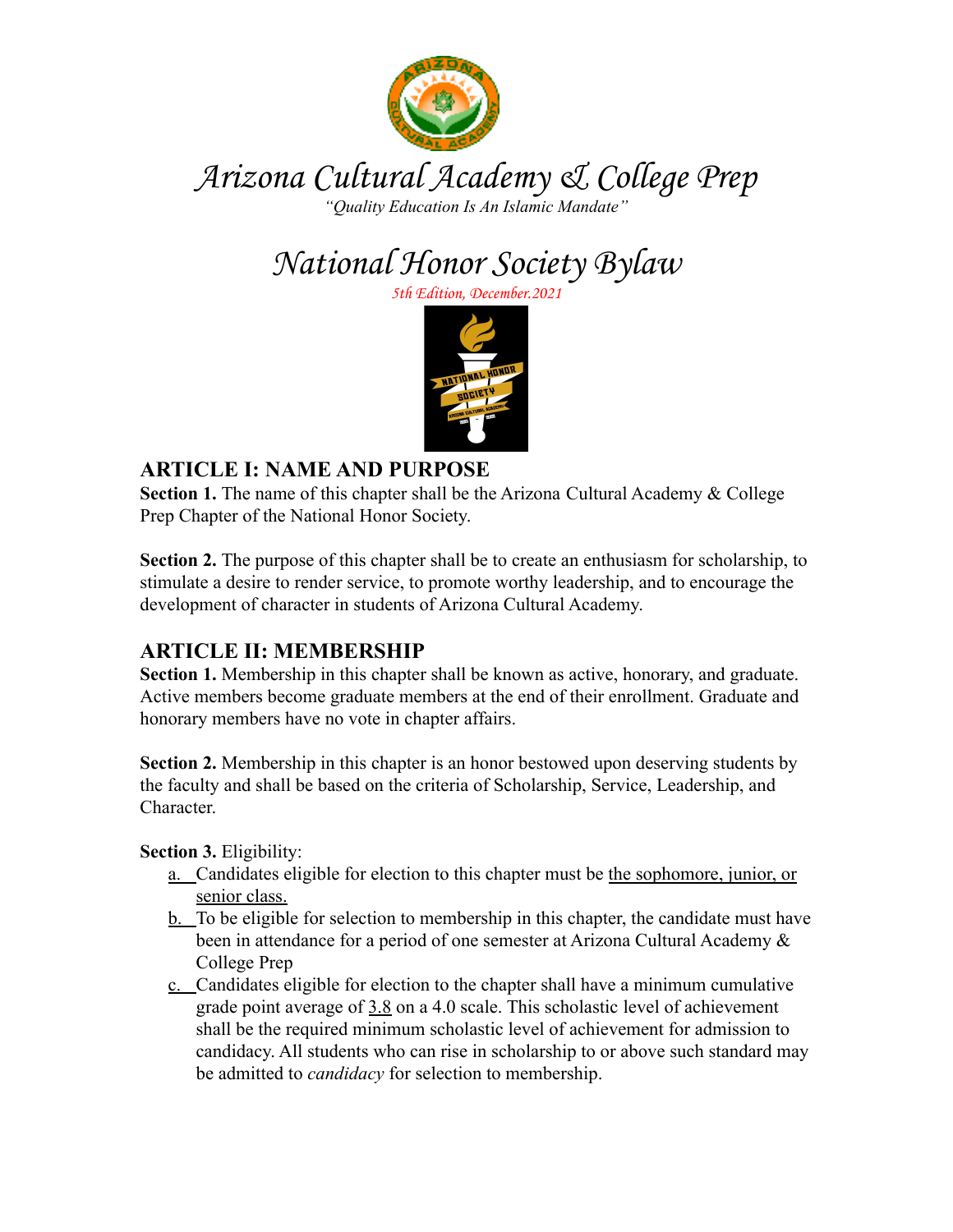d. Upon meeting the grade level, attendance, and GPA standard requirements, candidates shall then be considered based on their Scholarship, leadership, service, and character.

*Scholarship* – a student's dedication to academic achievement and knowledge acquired through study

- 1. commitment to learning and growing on an educational path.
- 2. means making the most of the educational opportunities provided and seeking out learning, not only in school or similar settings but also personally.
- 3. Everyday Scholarship doesn't require a minimum GPA—but it does require effort.
- 4. Stems from a desire to contribute to this world in a positive way by building on one's own knowledge, skills, and talent through different experiences.

*Leadership* – The leadership criterion is considered highly important for membership selection. The chapter considers the following descriptors are for consideration purpose not is thought of as a checklist.

- 1. Leaders show responsibility in all areas and work well with teams.
- 2. Leaders are a positive influence in the class. They actively and voluntarily look for various ways to be helpful to the teachers and students.
- 3. Leaders behave appropriately in formal and informal settings.
- 4. Leaders are goal-oriented and take the initiative with meeting homework deadlines, etc.
- 5. Leaders promote following the school rules and being on task in the classroom.
- 6. Leaders are problem solvers and are proactive in being prepared and finding out what homework they have missed, if absent.

*Service* – Service is generally considered to be those actions undertaken by the student which are done with or on behalf of others without any direct financial compensation.

- 1. Service is an extra effort given to volunteering with the clear intention to earn service hours.
- 2. Members shall meet 8 hours per semester requirement that cannot be accumulated with at least 6 hours taking place at school.
- 3. Service can include tutoring peers, helping at food banks, etc.
- 4. All students are responsible for keeping records of their time and having them signed by the appropriate personnel. All hours volunteered will be verified by three staff members: The program Coordinator and the two school Counselors.
- 5. Joining after school club does not count towards service hours.
- 6. Service points given to candidates are weighted in favor of activities done recently.
- 7. The school will provide avenues for outside volunteering beyond in-school service hours. There will be four opportunities provided per quarter.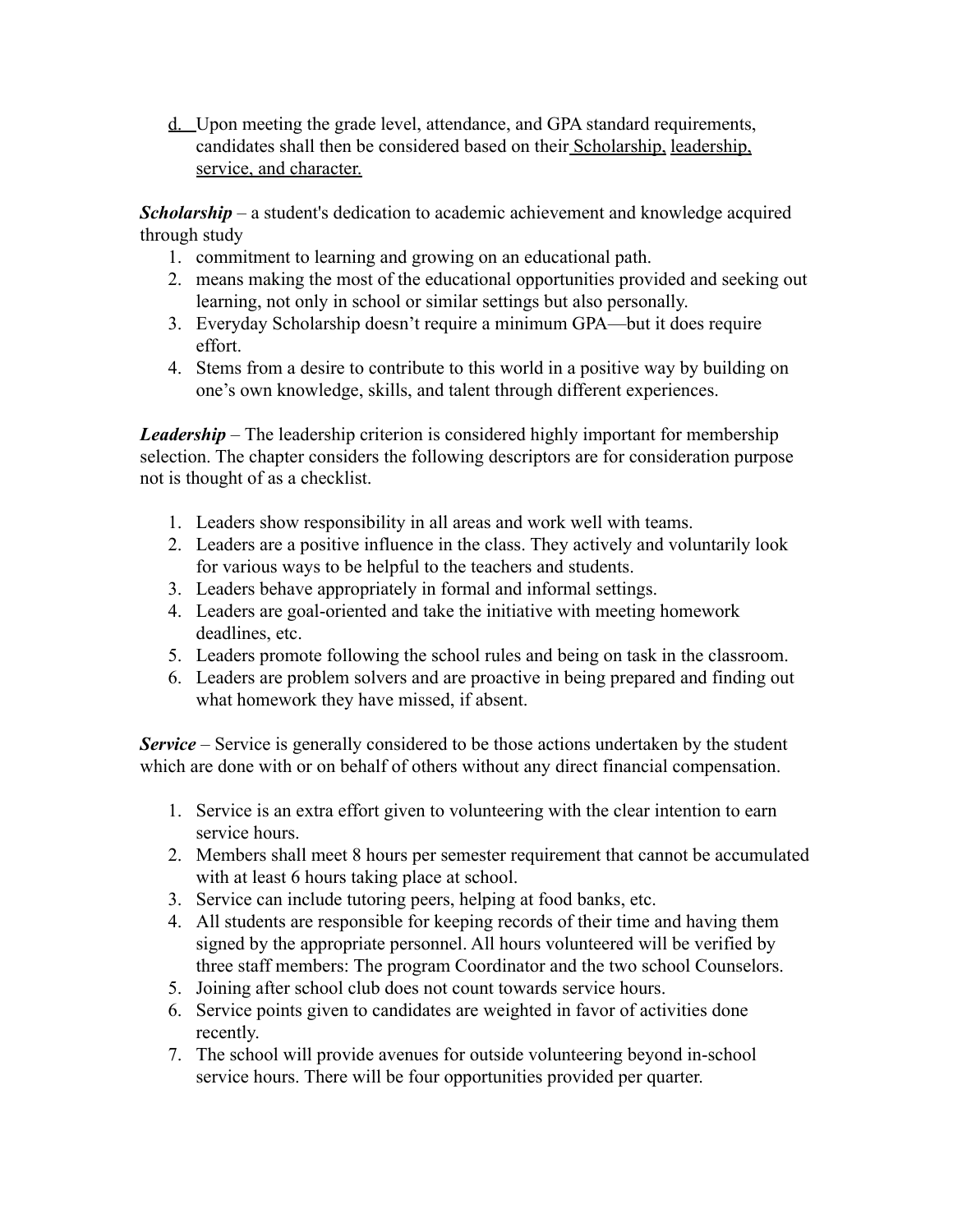8. Events such as the Pancake Breakfast will stipulate the number of volunteers needed, who may then count their time as Service. Simply showing up will not qualify the student for service hours.

*Character* – A person of character demonstrates trustworthiness, respect, responsibility, fairness, caring, and citizenship.

- 1. The student has no disciplinary issues, few or no tardiness, and is respectful to all staff.
- 2. The student is considered to be highly trustworthy and follows all school rules, especially the ones regarding cell phones and gum.
- 3. The student has clear records for attendance to Prayer.
- 4. The student observes academic honesty such as not copying homework or allowing another to copy his/her work.
- 5. The student shows good manners in the cafeteria and cleans up afterward.
- 6. The student is kind in words and actions to all class members and does not belittle nor slander others.
- 7. The student has no record or warnings about physical or verbal bullying.
- 8. The student's behavior on field trips is exemplary.
- 9. The student demonstrates academic responsibility such as turning in homework on time.
- 10. Participates in good sportsmanship in physical education.

## **ARTICLE III: SELECTION OF MEMBERS**

**Section 1.** The selection of members to this chapter shall be by a majority vote of the Faculty Council consisting of five faculty members appointed by the principal. The chapter adviser shall be the sixth, non-voting, ex-officio member of the Faculty Council.

**Section 2.** Prior to selection, the following shall occur:

- a. Students' academic records shall be reviewed to determine scholastic eligibility.
- b. Students who are eligible scholastically ("candidate") shall be notified and asked to complete and submit the Student Activity Information Form for further consideration for selection.
- c. Faculty Council shall solicit the recommendation from all secondary teachers. The faculty council shall meet and evaluate the student according to the rubric. At least eighteen out of twenty-four points shall be obtained for a candidate to be selected as a member. The final decision will be based on a majority vote of the council.

**Section 3.** The selection of new, active members shall be held once a year during the second semester of the school year. (*Alternative or additional selection periods may be added.)*

**Section 4.** Candidates become members when inducted at a special ceremony.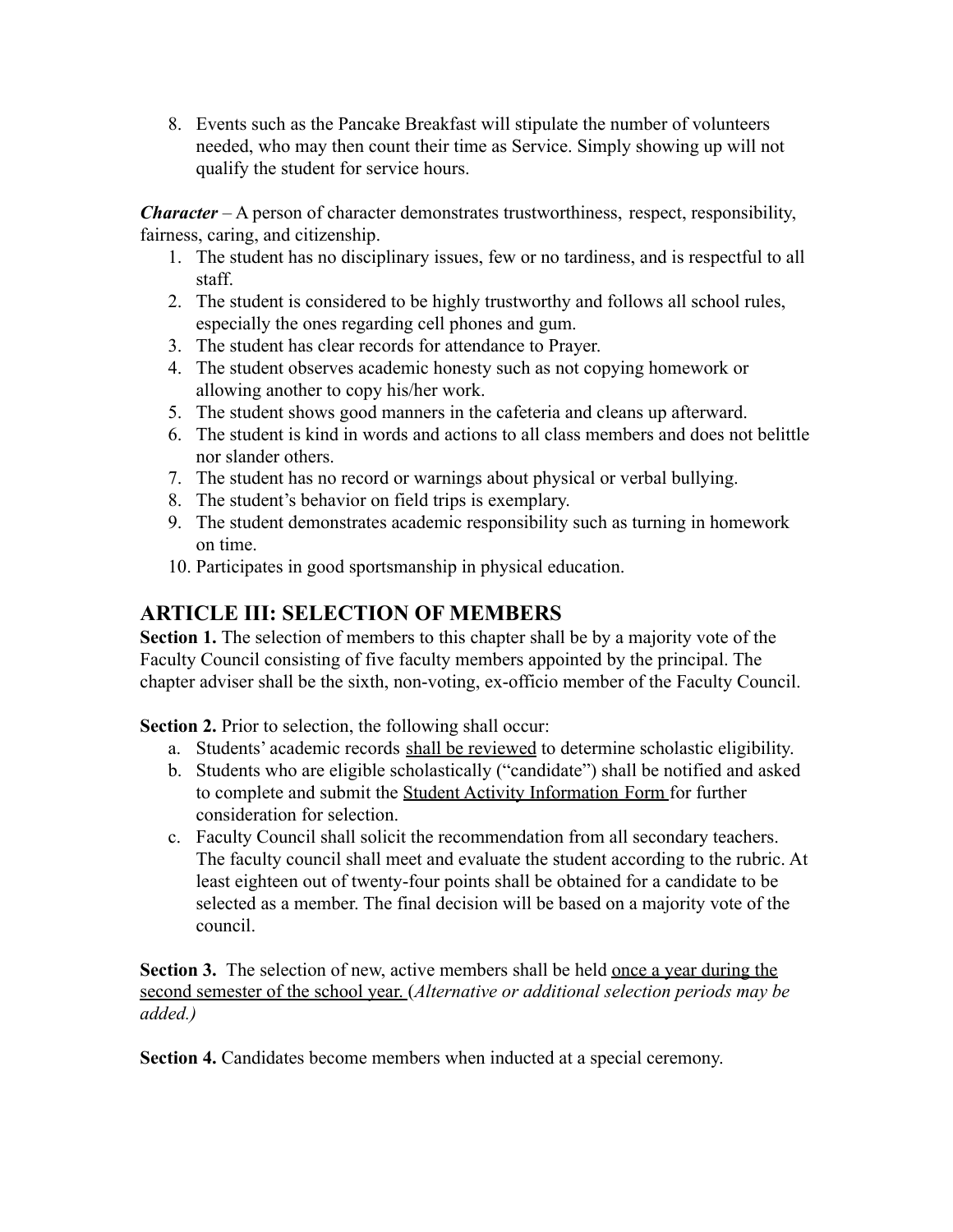**Section 5.** An active member of the National Honor Society who transfers from this school will be given a letter indicating the status of his/her membership and signed by the Principal or the Adviser.

Section 6. An active member of the National Honor Society who transfers to this school will be *automatically* accepted for membership in this chapter. The Faculty Council shall grant to the transferring member one semester to attain the membership requirements and, thereafter, this member must maintain those requirements for this chapter in order to retain his/her membership.

## **ARTICLE IV: DISCIPLINE AND DISMISSAL**

**Section 1.** Any member who falls below the standards of scholarship, leadership, character, citizenship, or service may be dismissed from the Arizona Cultural Academy & College Prep chapter of the National Honor Society. A member of the National Honor Society is expected to maintain his/her academic standing and take an active role in leadership and service to his/her school and community. A member can be considered for dismissal when performance falls below the acceptable levels of any of the standards by which the student was selected, when the member fails to fulfill chapter obligations, or when the member is found guilty of violating school rules or the law.

**Section 2.** If a member's cumulative grade point average falls below the standard in effect when he/she was selected, he/she will be given a written warning and a time period for improvement. If the cumulative grade point average remains below standard at the end of the warning period the student will be subject to further disciplinary action by the Faculty Council that may include dismissal from the chapter.

**Section 3.** Violation of the law or school regulations can result in the dismissal of a member. Offenders of the school conduct code (such as the use of profanity, failure to comply, unexcused absence, excessive tardiness, etc.) will receive written warning notifications. A conference may be requested by either party (Faculty Council or student/parent). If the member is involved in another violation of the school conduct code, the member may be dismissed.

**Section 4.** In case of pending dismissal:

- a. The member will receive written notification indicating the reason for possible dismissal from the adviser/Faculty Council. The member and adviser will discuss the written notification at a conference. Situations that involve flagrant violations of school rules or the law can warrant disciplinary action without a written warning although a hearing must still be held.
- b. The member will be given the opportunity to respond to the charge against him/her at a hearing before the Faculty Council prior to the vote on dismissal (in accordance with due process identified in **Article X** of the National Constitution). The member has the opportunity to present his/her defense either in person or in writing. The Faculty Council will then vote on whether to dismiss. A majority vote of the Faculty Council is needed to dismiss any member.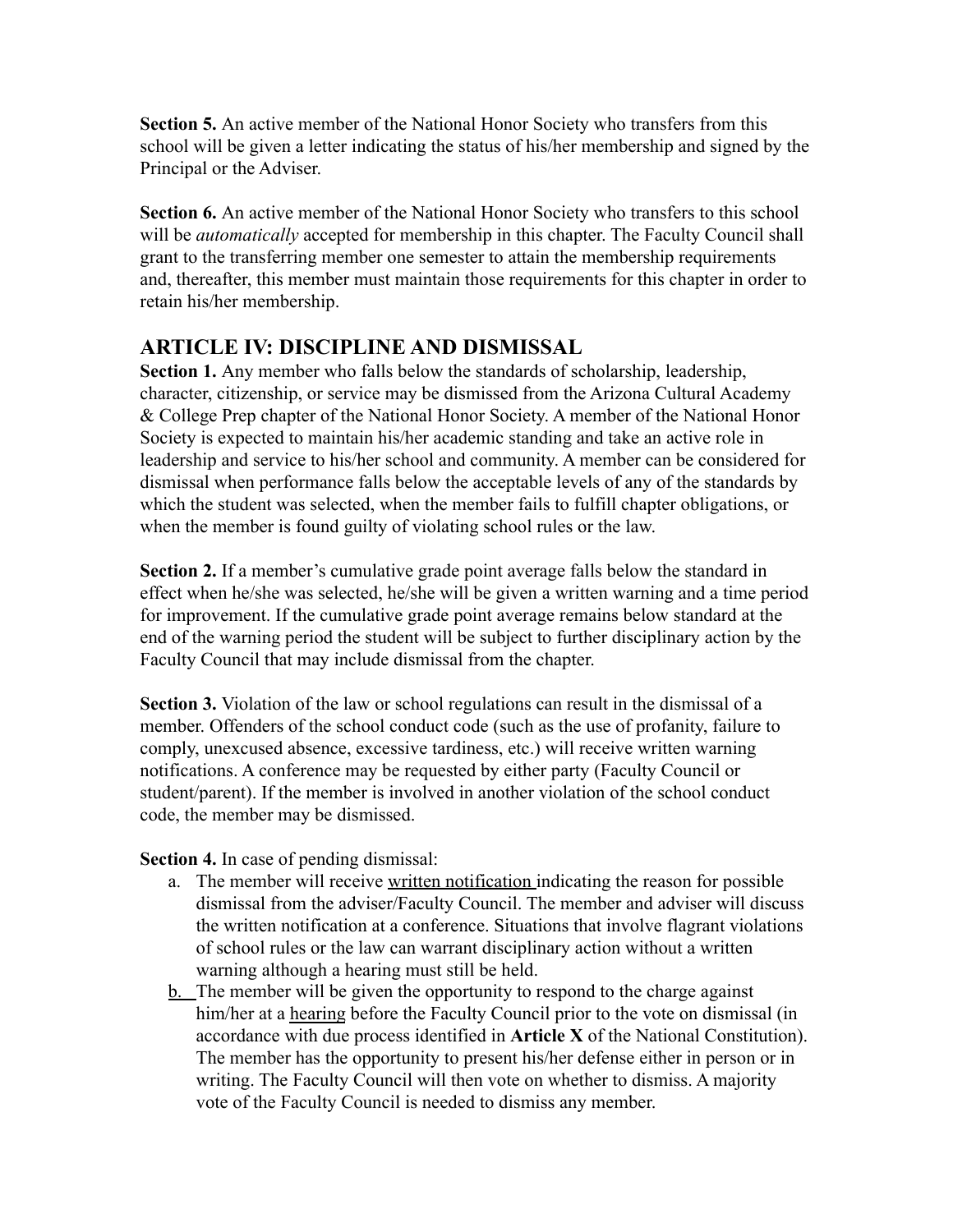- c. The results of the Faculty Council vote will be reviewed by the principal, and then if confirmed, expressed in a letter sent to the student, parents, and principal. Dismissed members must surrender any membership emblems to the adviser.
- d. The Faculty Council's decision may be appealed to the principal and afterward through the School Council.
- e. When a student is dismissed or resigns, he/she is no longer a member and may never again be considered for membership in the National Honor Society.

A member is subject to pending dismissal if he/she

- 1. Obtains a violation in the classroom or anywhere on campus that results in the student being sent to the office. (In the event that the majority of the Faculty Council votes not to dismiss the violator after the hearing, it is recommended that the member shall be placed on probation status. Any repeated offense or other violation shall result in more severe consequence which includes dismissal however the hearing shall still be held.)
- 2. Missing three general meetings after being warned in this regard, without informing the President and or without valid excuses.

The member is expected to follow all school policies, No excuses! Honor Society Members are expected to conduct themselves appropriately in all settings, whether formal or informal on or off-campus.

Inappropriate social behavior, including, but are not limited to, cyberbullying and postings such as Facebook, or blog can be brought to a counselor's attention for a private meeting.

To avoid conflict of interest, any Faculty Council member may choose not to participate nor present in any selection or dismissal process. An alternate will be appointed to assure that the faculty council includes 5 voting members.

**Section 5.** In lieu of dismissal, the Faculty Council may impose disciplinary sanctions upon a member as deemed appropriate.

### **ARTICLE V: OFFICERS**

**Section 1.** The officers of the chapter shall be the president, vice president, secretary, and treasurer.

**Section 2.** Student officers shall be elected at the second meeting of each school year. All returning active members are eligible to run for a position as an officer. All active members in good standing of the chapter are eligible to vote.

a. At the first meeting, Candidacy Nomination forms for various offices will be available to all members. These forms shall include an application, stating the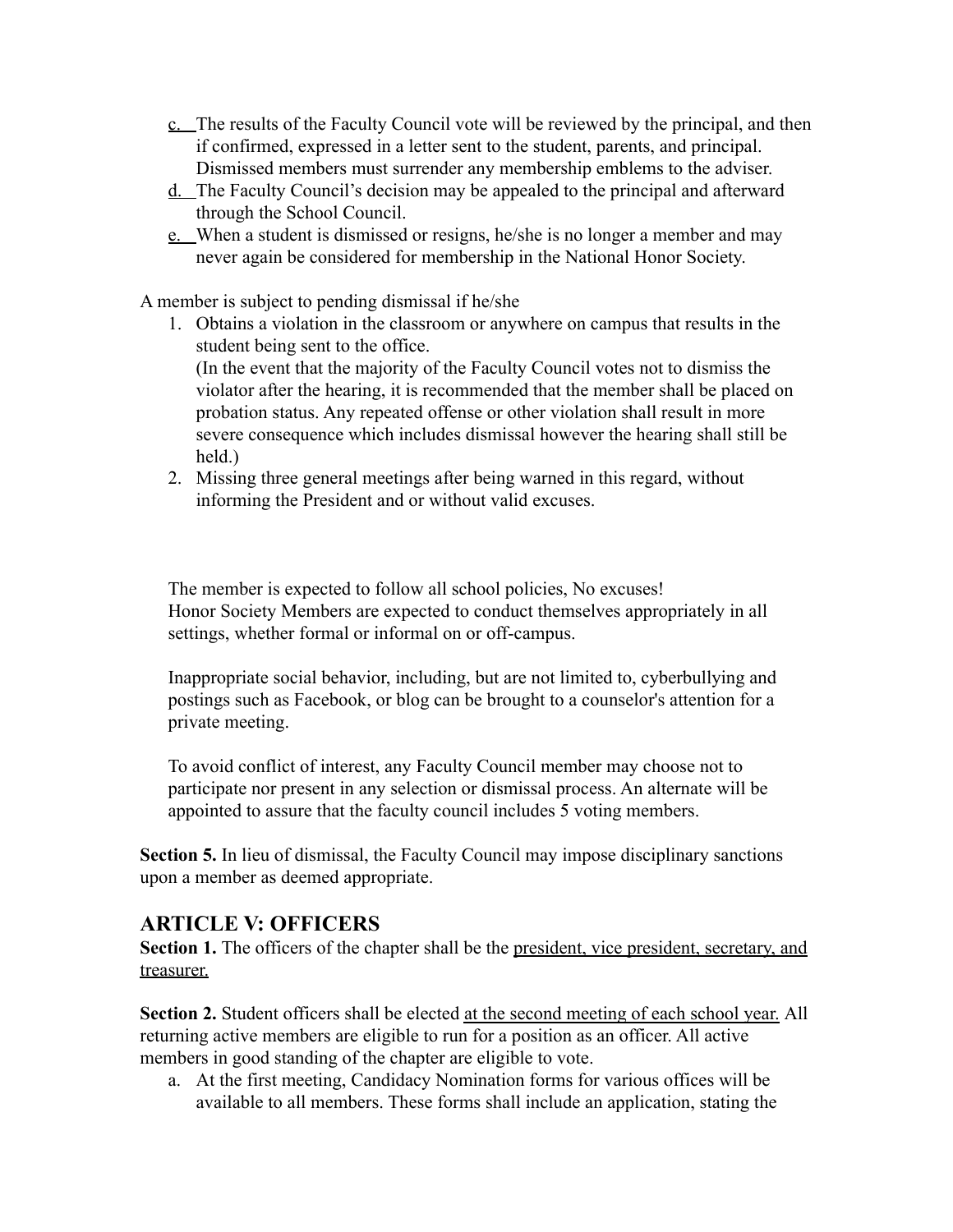office the nominee is seeking and the goals and qualifications the nominee has. The second form is the Faculty Reference Form.

- b. Ten days prior to the second meeting vote, officer nominees will each have submitted to the adviser two Faculty Reference forms.
- c. The Faculty Council and adviser shall assure that the candidate nominees are qualified in terms of leadership and communication abilities as determined by the nominee's application form and faculty references.

**Section 3.** A majority vote shall be necessary to elect any officer of this chapter. If the first vote does not yield a majority, a second vote shall be taken of the two candidates receiving the highest number of votes.

#### **Section 4.** President

Subsection 1 – Any person nominated for President shall meet the following eligibility requirements:

- a. Must be a member of the NHS
- b. Must be a senior during the term of office to be served Subsection 2 – The President shall have the following duties and powers:
- a. Preside over all meetings of the Executive Board and General Assembly
- b. Call and cancel NHS meeting with the approval of the faculty adviser
- c. Appoint all committee chairpersons
- d. Prepare a written agenda for distribution at all meetings with the assistance of the secretary
- e. Represent the NHS at school functions
- f. Perform all duties associated with the office of President

#### **Section 5.** Vice President

Subsection 1 – Any person nominated for the position of Vice President shall meet the following requirements.

- a. Must be a member of the NHS
- b. Must be a junior or senior during the term of office to be served Subsection 2 – The Vice President shall have the following duties and powers:
- a. Perform the duties of President in the event of his/her absence
- b. Perform all the duties associated with the office of Vice President
- c. Shall keep a record of members' contributions to leadership and service

#### **Section 6.** Secretary

Subsection 1 – Any person nominated for the position of Secretary shall meet the following requirements.

- a. Must be a member of NHS
- b. Must be a junior or senior during the term of office to be served

Subsection 2 – The Secretary shall have the following duties and

# responsibilities:

a. File and maintain a record of the minutes of all NHS meetings and official chapter correspondence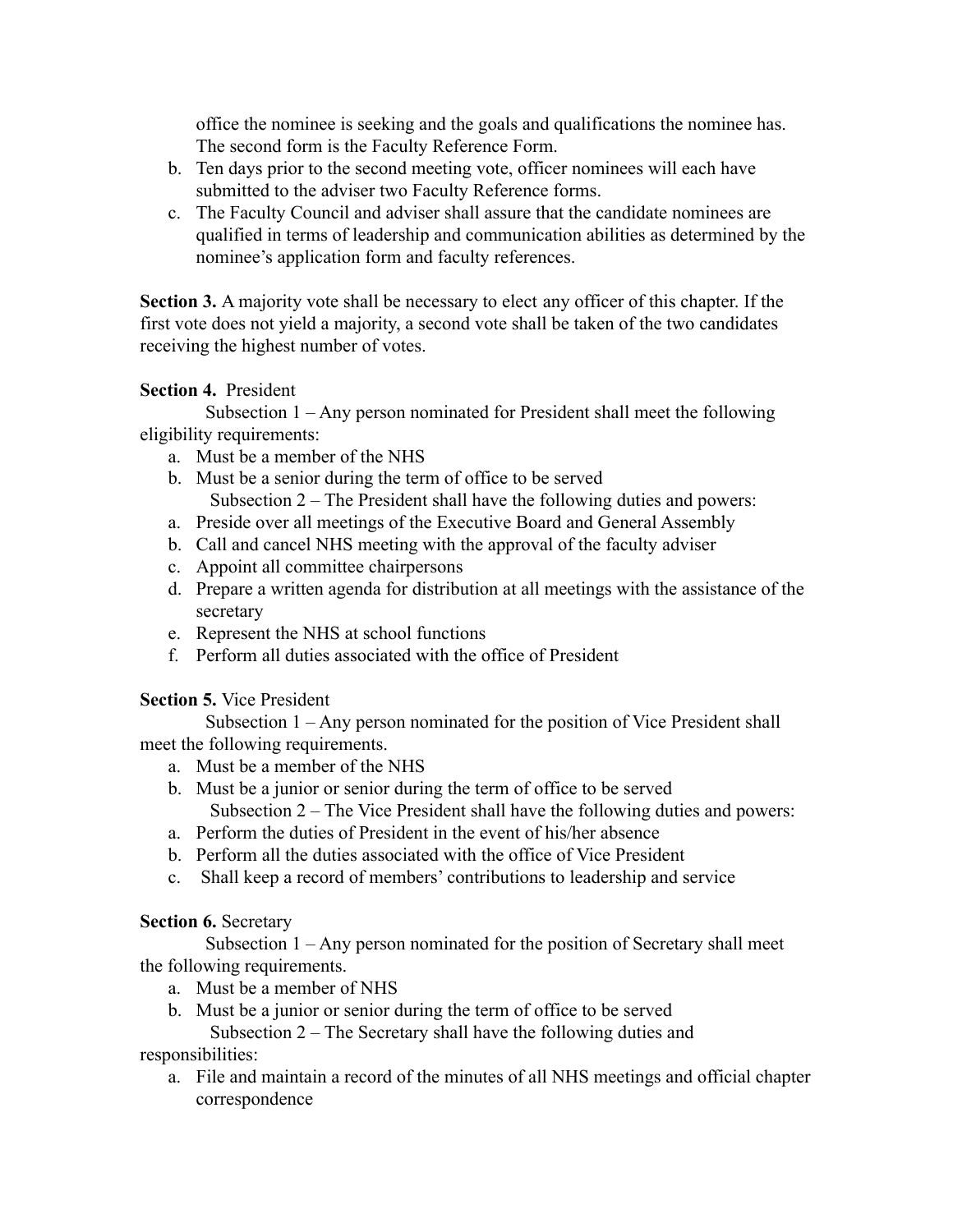- b. Record attendance at all meetings
- c. Prepare typed minutes within two school days of the meeting
- d. Be responsible for maintaining the service record for all members
- e. Perform all duties associated with the office of Secretary

#### **Section 7.** Treasurer

Subsection 1 -- Any person nominated for the position of Treasurer shall meet the following requirements.

c. Must be a member of NHS

d. Must a senior during the term of office be served

Subsection 2 – The Treasurer shall have the following duties and

responsibilities:

- a. Have a general charge of NHS funds, collection, and distribution
- b. Present a financial statement at the beginning of each NHS meeting
- c. Present a financial statement at the end of each school year
- d. Perform all duties associated with the office of Treasurer

## **ARTICLE VI: EXECUTIVE COMMITTEE**

**Section 1.** The executive committee shall consist of the faculty adviser and the chapter officers.

**Section 2.** The executive committee shall have general charge of the meetings and the business of the chapter, but any action by the executive committee is subject to the review of the chapter members.

### **ARTICLE VII: MEETINGS**

**Section 1.** Executive Board shall establish a meeting scheduled on a month-to-month basis. Meetings shall be held weekly.

**Section 2.** The General Assembly shall meet on a specific day every month which will be set up by the Executive Board and the faculty adviser and printed in the school calendar. Meetings shall be held no less than once a month.

**Section 3.** This chapter shall conduct its meetings according to *Robert's Rules of Order.*

**Section 4.** All chapter members are expected to attend all regularly-scheduled chapter meetings.

### **ARTICLE VIII: ACTIVITIES**

**Section 1.** The chapter shall determine one or more service projects for each year.

**Section 2.** All members shall regularly participate in these projects.

**Section 3.** All members must complete a minimum of eight service hours.